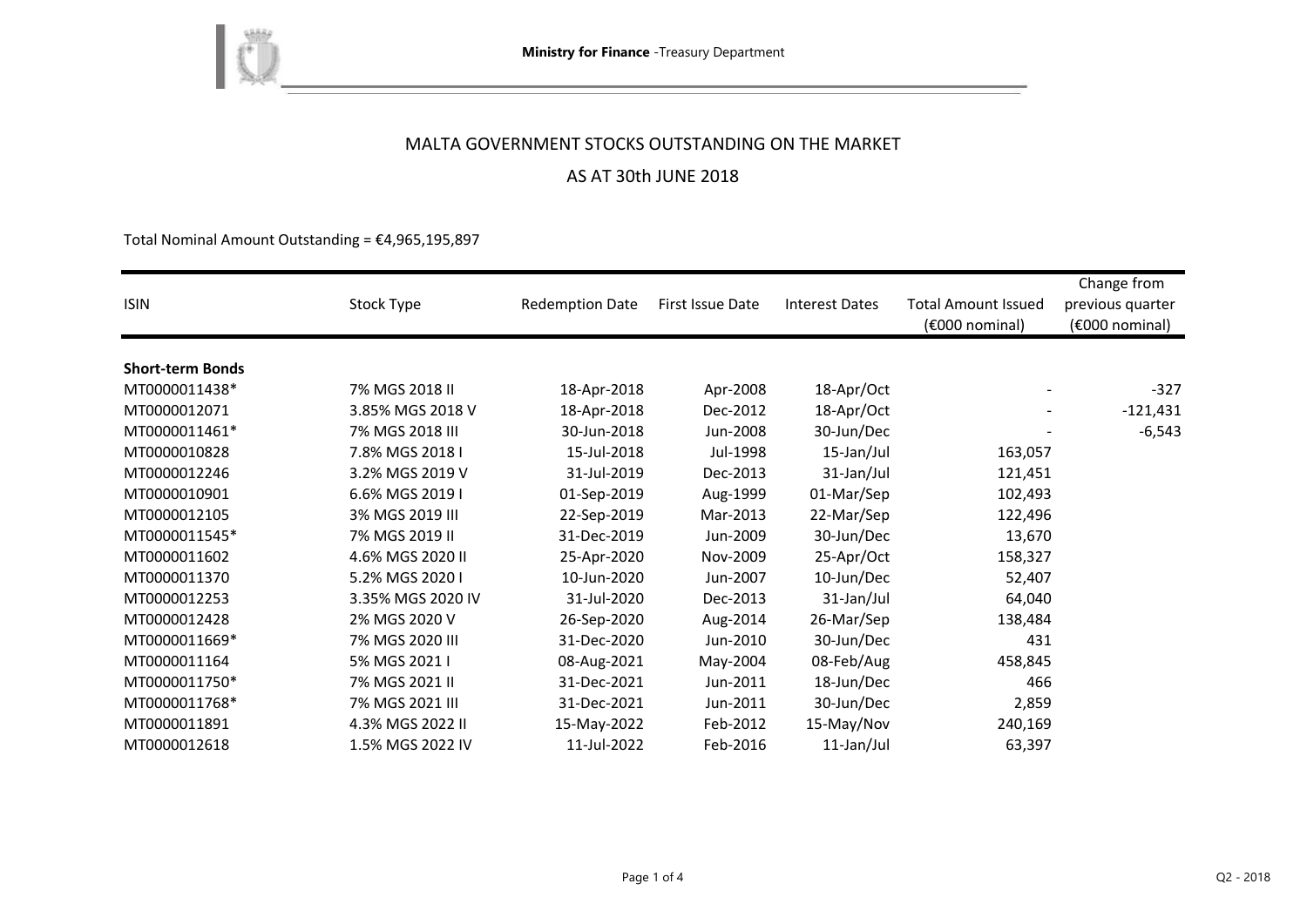

# AS AT 30th JUNE 2018

|                          |                   |                        |                  |                       |                            | Change from      |
|--------------------------|-------------------|------------------------|------------------|-----------------------|----------------------------|------------------|
| <b>ISIN</b>              | Stock Type        | <b>Redemption Date</b> | First Issue Date | <b>Interest Dates</b> | <b>Total Amount Issued</b> | previous quarter |
|                          |                   |                        |                  |                       | (€000 nominal)             | (€000 nominal)   |
|                          |                   |                        |                  |                       |                            |                  |
| Short-term Bonds (cont.) |                   |                        |                  |                       |                            |                  |
| MT0000011172             | 5.1% MGS 2022 I   | 16-Aug-2022            | Aug-2004         | 16-Feb/Aug            | 71,048                     |                  |
| MT0000011982*            | 7% MGS 2022 III   | 31-Dec-2022            | Sep-2012         | 01-Mar/Sep            | 1,319                      |                  |
| MT0000011123             | 5.5% MGS 2023 I   | 06-Jul-2023            | Jul-2003         | 06-Jan/Jul            | 78,811                     |                  |
| MT0000012808             | 1.4% MGS 2023 III | 11-Nov-2023            | Feb-2017         | 11-May/Nov            | 146,277                    |                  |
| MT0000012238*            | 7% MGS 2023 II    | 31-Dec-2023            | Nov-2013         | 18-May/Nov            | 2,404                      |                  |
| MT0000012303             | 3.3% MGS 2024 I   | 12-Nov-2024            | Mar-2014         | 12-May/Nov            | 24,051                     |                  |
| MT0000012394*            | 7% MGS 2024 II    | 31-Dec-2024            | Aug-2014         | 18-Feb/Aug            | 1,135                      |                  |
|                          |                   |                        |                  |                       |                            |                  |
|                          |                   |                        |                  |                       |                            |                  |
| <b>Medium-term Bonds</b> |                   |                        |                  |                       |                            |                  |
|                          |                   |                        |                  |                       |                            |                  |
| MT0000012543*            | 7% MGS 2025 I     | 31-Dec-2025            | Aug-2015         | 14-Feb/Aug            | 2,008                      |                  |
| MT0000012675*            | 7% MGS 2026 I     | 31-Dec-2026            | Jul-2016         | 25-Jan/Jul            | 734                        |                  |
| MT0000012832             | 1.5% MGS 2027 I   | 15-Jun-2027            | Feb-2017         | 15-Jun/Dec            | 90,955                     |                  |
| MT0000012873*            | 7% MGS 2027 II    | 31-Dec-2027            | Jul-2017         | 25-Jan/Jul            | 1,097                      |                  |
| MT0000012055             | 4.8% MGS 2028 I   | 11-Sep-2028            | Nov-2012         | 11-Mar/Sep            | 107,030                    |                  |
| MT0000012139             | 4.5% MGS 2028 II  | 25-Oct-2028            | Mar-2013         | 25-Apr/Oct            | 286,652                    |                  |
| MT0000012535             | 2.3% MGS 2029 II  | 24-Jul-2029            | Jun-2015         | 24-Jan/Jul            | 143,518                    |                  |
| MT0000011958             | 5.1% MGS 2029 I   | 01-Oct-2029            | Jun-2012         | 01-Apr/Oct            | 79,145                     |                  |
| MT0000011651             | 5.25% MGS 2030 I  | 23-Jun-2030            | May-2010         | 23-Jun/Dec            | 440,166                    |                  |
| MT0000011883             | 5.2% MGS 2031 I   | 16-Sep-2031            | Nov-2011         | 16-Mar/Sep            | 201,344                    |                  |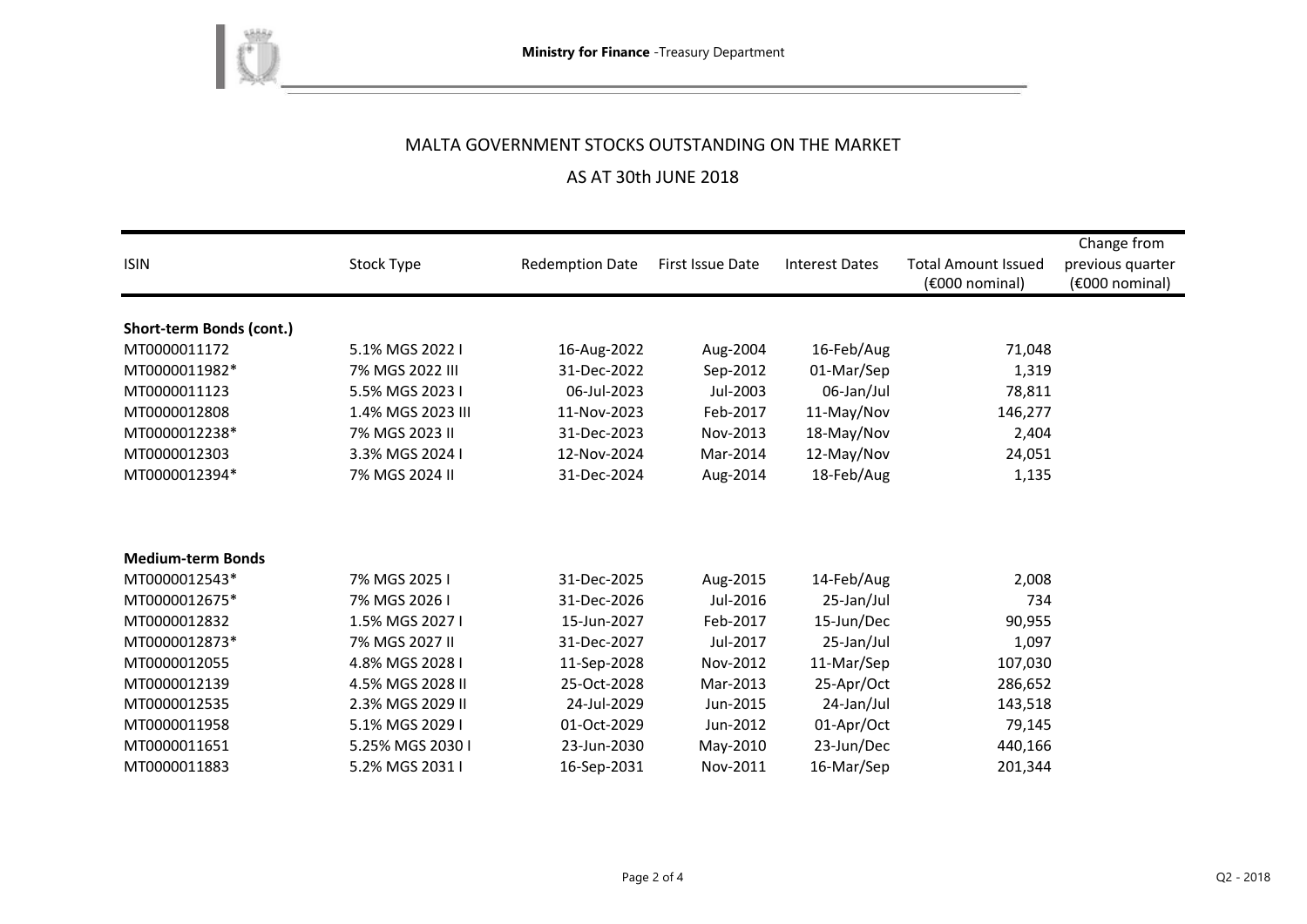

# AS AT 30th JUNE 2018

| <b>ISIN</b>               | Stock Type        | <b>Redemption Date</b> | First Issue Date | <b>Interest Dates</b> | <b>Total Amount Issued</b><br>(€000 nominal) | Change from<br>previous quarter<br>$(6000)$ nominal) |
|---------------------------|-------------------|------------------------|------------------|-----------------------|----------------------------------------------|------------------------------------------------------|
| Medium-term Bonds (cont.) |                   |                        |                  |                       |                                              |                                                      |
| MT0000012220              | 4.65% MGS 2032 I  | 22-Jul-2032            | Nov-2013         | 22-Jan/Jul            | 140,454                                      |                                                      |
| MT0000012337              | 4.45% MGS 2032 II | 03-Sep-2032            | Mar-2014         | 03-Mar/Sep            | 153,112                                      |                                                      |
| Long-term Bonds           |                   |                        |                  |                       |                                              |                                                      |
| MT0000012386              | 4.3% MGS 2033 I   | 01-Aug-2033            | Jun-2014         | 01-Feb/Aug            | 150,700                                      |                                                      |
| MT0000012451              | 4.1% MGS 2034 I   | 18-Oct-2034            | Aug-2014         | 18-Apr/Oct            | 200,076                                      |                                                      |
| MT0000012865              | 2.2% MGS 2035 I   | 24-Nov-2035            | Feb-2017         | 24-May/Nov            | 20,539                                       |                                                      |
| MT0000012642              | 2.5% MGS 2036 I   | 17-Nov-2036            | Feb-2016         | 17-May/Nov            | 221,733                                      |                                                      |
| MT0000012774              | 2.1% MGS 2039 I   | 24-Aug-2039            | Oct-2016         | 24-Feb/Aug            | 159,102                                      |                                                      |
| MT0000012519              | 3% MGS 2040 I     | 11-Jun-2040            | Mar-2015         | 11-Jun/Dec            | 162,276                                      |                                                      |
| MT0000012725              | 2.4% MGS 2041 I   | 25-Jul-2041            | Aug-2016         | 25-Jan/Jul            | 153,670                                      |                                                      |

\* Redemption date on Ex-Church Property Stocks can take place between 1st January and 31st December of the year indicated.